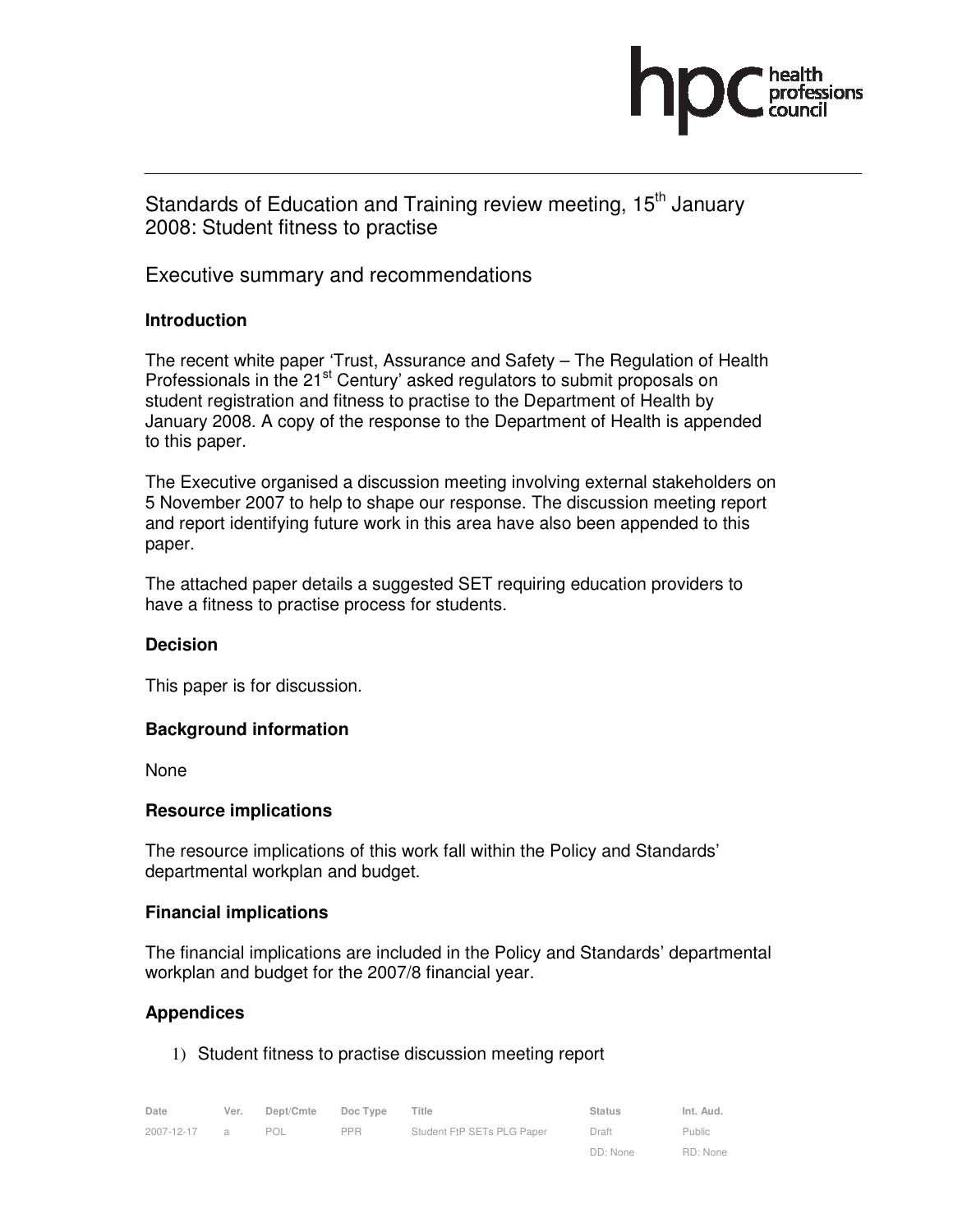- 2) Student fitness to practise taking the work forwards
- 3) Response to the Department of Health on student fitness to practise

#### **Date of paper**

17<sup>th</sup> December 2007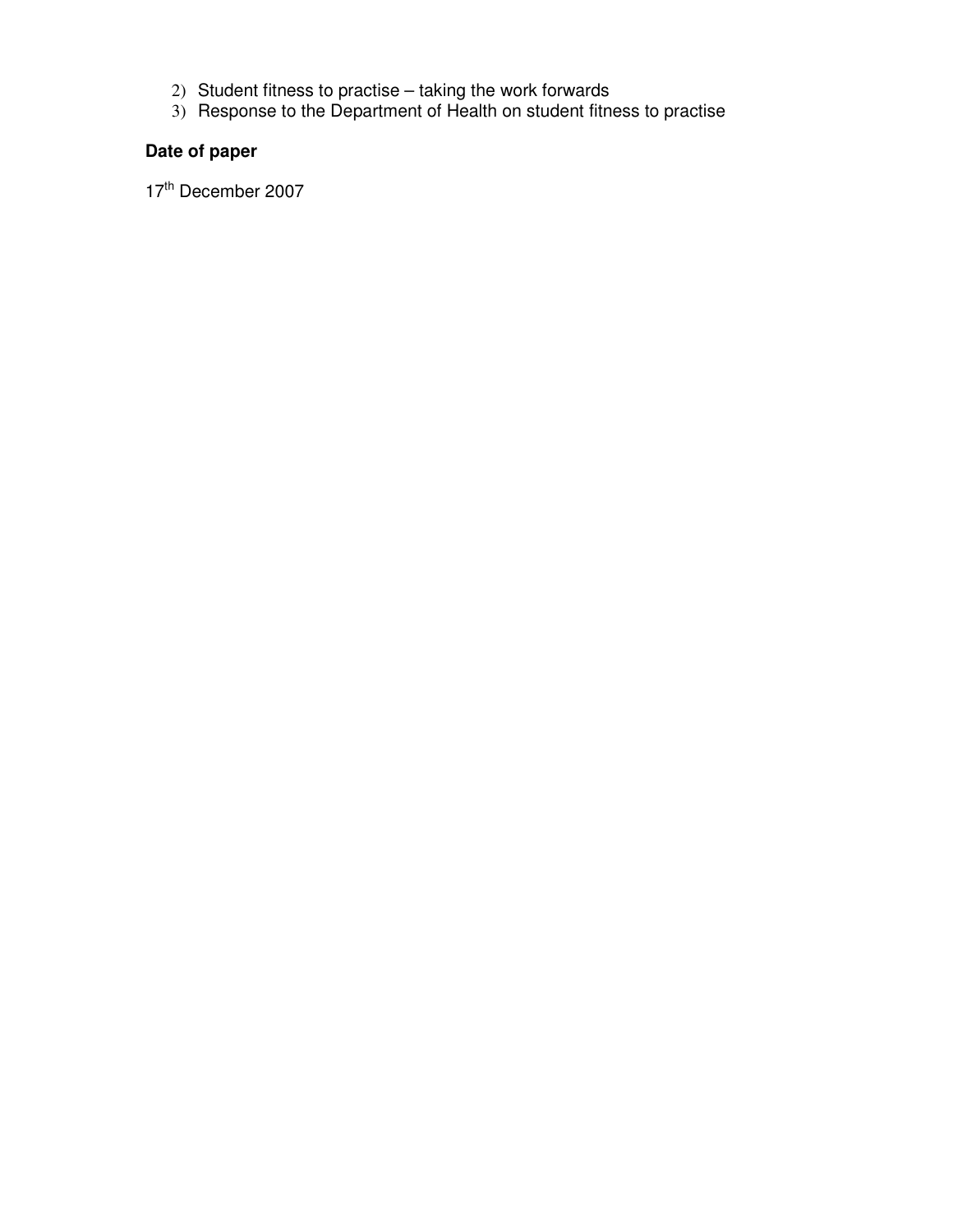# **Student fitness to practise**

## **Introduction**

The Executive organised a discussion meeting involving external stakeholders on 5 November 2007 to help to shape HPC's response to the white paper 'Trust, Assurance and Safety – The Regulation of Health Professionals in the 21st Century'.

One of the discussions at this meeting was that student fitness to practise should be formalised by making a student fitness to practise process part of any approved programme. Therefore, the group was asked to consider whether a new standard should be considered by the current professional liaison group (PLG) during a review of the Standards of Education and Training.

This was discussed at the last PLG meeting and it was felt that the standard should not refer to a 'fitness to practise panel' but instead to a 'fitness to practise process', therefore not limiting the process that the education providers feels is the most appropriate for their programme.

The Executive recommends to the PLG that we ask a specific question regarding student fitness to practise and whether a new SET is appropriate when the proposed revised standards are put out for consultation.

### **New standard and guidance**

The Executive recommends that because the standard is the responsibility of the education provider throughout the programme it should be a new SET under SET 3: Programme management and resource standards.

The following wording for the standard is suggested so that it will be applicable to all the programmes that we currently approve as well as those we may approve in the future:

'3.13 A fitness to practise process must be in place throughout the programme.'

We would like the PLG to provide input into the terms of the guidance and what the guidance should be. The following are some of the issues that the Executive believes should be included in any guidance:

- All students should be aware of and understand the fitness to practice processes that an education provider has in place.
- Visitors will want to see what process the education provider has, how students are made aware of the process and how it is implemented when required.
- Education providers will need to provide evidence of the mechanisms and processes they have in place regarding matters relating to conduct; this will also include providing evidence of the possible sanctions that may be placed upon a student.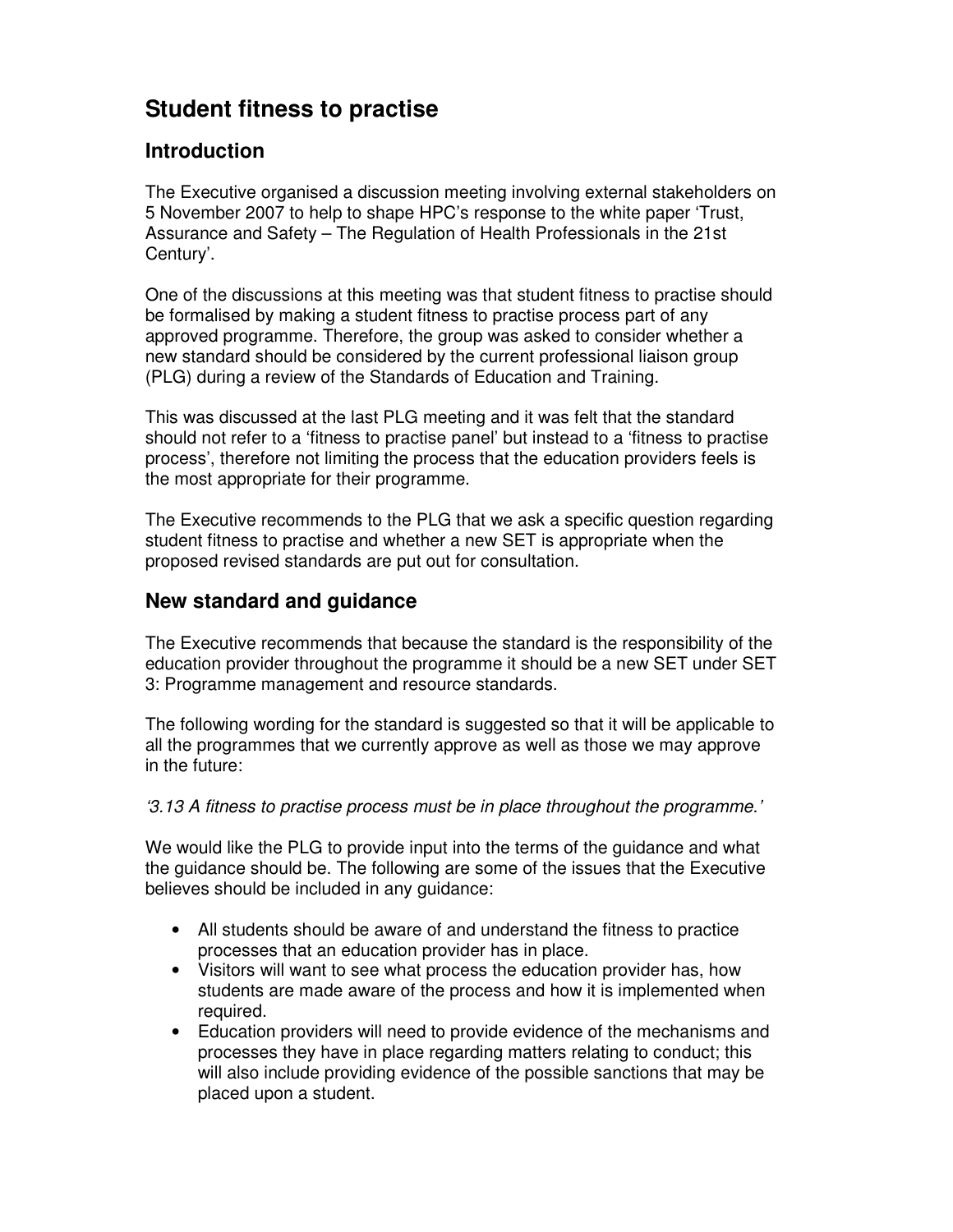# Appendix 1<br>Student fitness to practise discussion meeting report

| Student fitness to practise procedures and teaching of ethics 11 |  |
|------------------------------------------------------------------|--|
|                                                                  |  |
|                                                                  |  |
|                                                                  |  |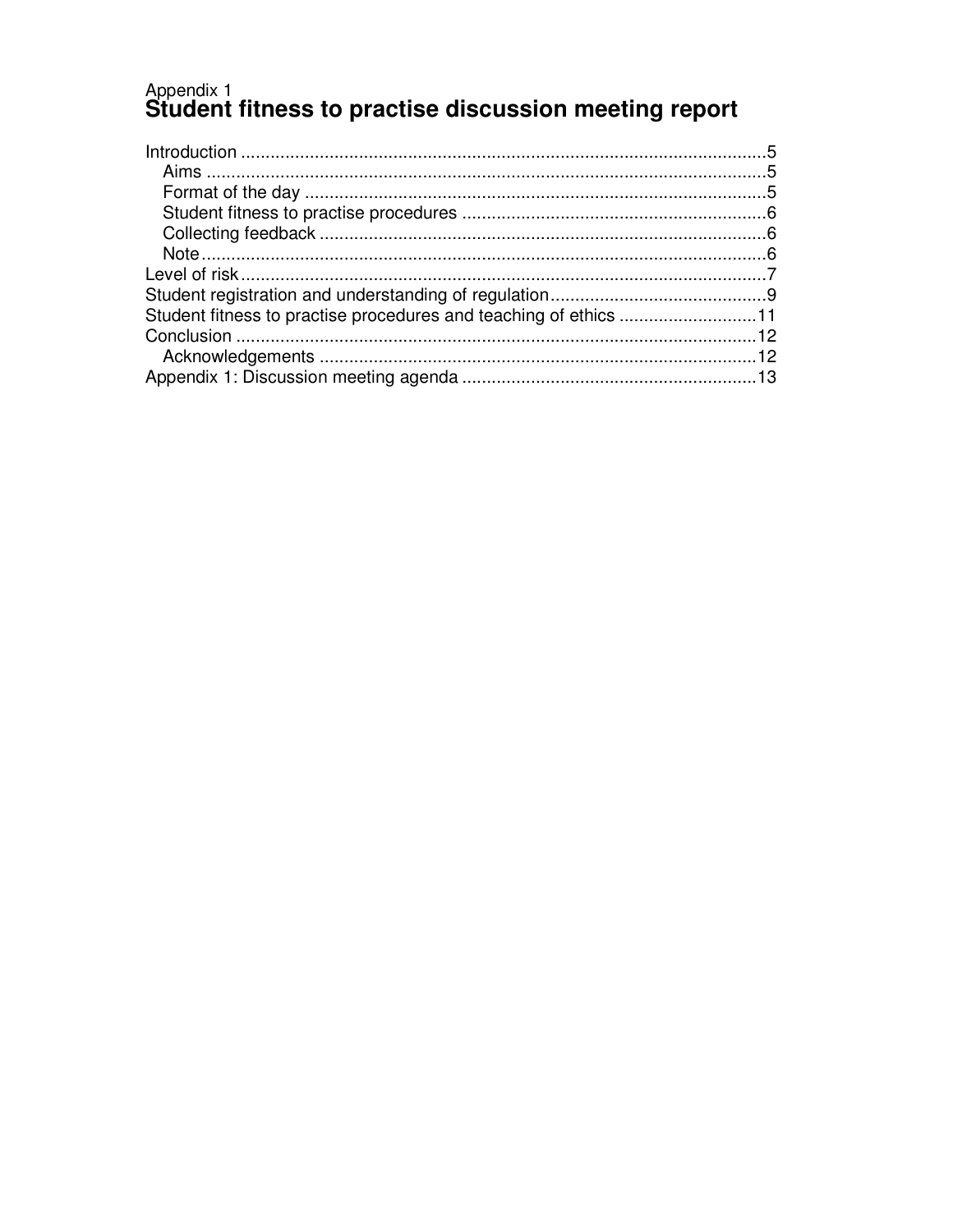# **Introduction**

At its meeting on 13 June 2006, the Education and Training Committee considered a paper from the Executive about student fitness to practise. The Committee concluded that the case for student registration had not yet been made. The Committee said that it believed that education and training providers were often better placed to make their own decisions regarding the suitability of students for admission to their programmes.

In February 2007, the Department of Health published a White Paper 'Trust, Assurance and Safety – the regulation of Health Professionals in the 21 $^{\rm st}$ Century'. In this White Paper, the government asked healthcare regulators to submit proposals on student registration by January 2008.

The focus of the White Paper was on the regulation of the medical profession, rather than on the professions regulated by HPC. It was therefore important that the Council took the opportunity to make recommendations to the government that are focussed on HPC registrants, and potential registrants. Consequently, the Education and Training Committee decided to organise a discussion meeting to consider the issue of student registration and fitness to practise.

We held the discussion meeting on 5 November 2007. We invited council members, representatives of professional bodies, representatives from higher education institutions and student representatives. In total, six council members, nine representatives of professional bodies, eight representatives from higher education institutions and one student representative attended the meeting. In addition, one member of the Council for Healthcare Regulatory Excellence also attended the meeting.

## **Aims**

The day had several aims. The first of these aims was to test the Education and Training Committee's preliminary opinion on the matter of student fitness to practise and registration. The second aim was to benefit from the input of a range of stakeholders and to provide a chance for those stakeholders to feedback. The third aim was to enable some broad discussion around topics related to student fitness to practise.

# **Format of the day**

The meeting was designed to be as open and as discursive as possible. To encourage discussion and ensure a balance of professions and viewpoints, the attendees were divided up into small discussion groups. We emphasised throughout to participants the importance of feedback and queries to encourage participants to enter into a debate which could shape our response.

The discussion meeting began with a brief presentation from Charlotte Urwin, Policy Officer, outlining the reasons for holding the discussion meeting and also outlining some of the work being undertaken by other regulators in the area of student fitness to practise. The second half of the morning and the afternoon were then dedicated to short discussion groups on particular topics with the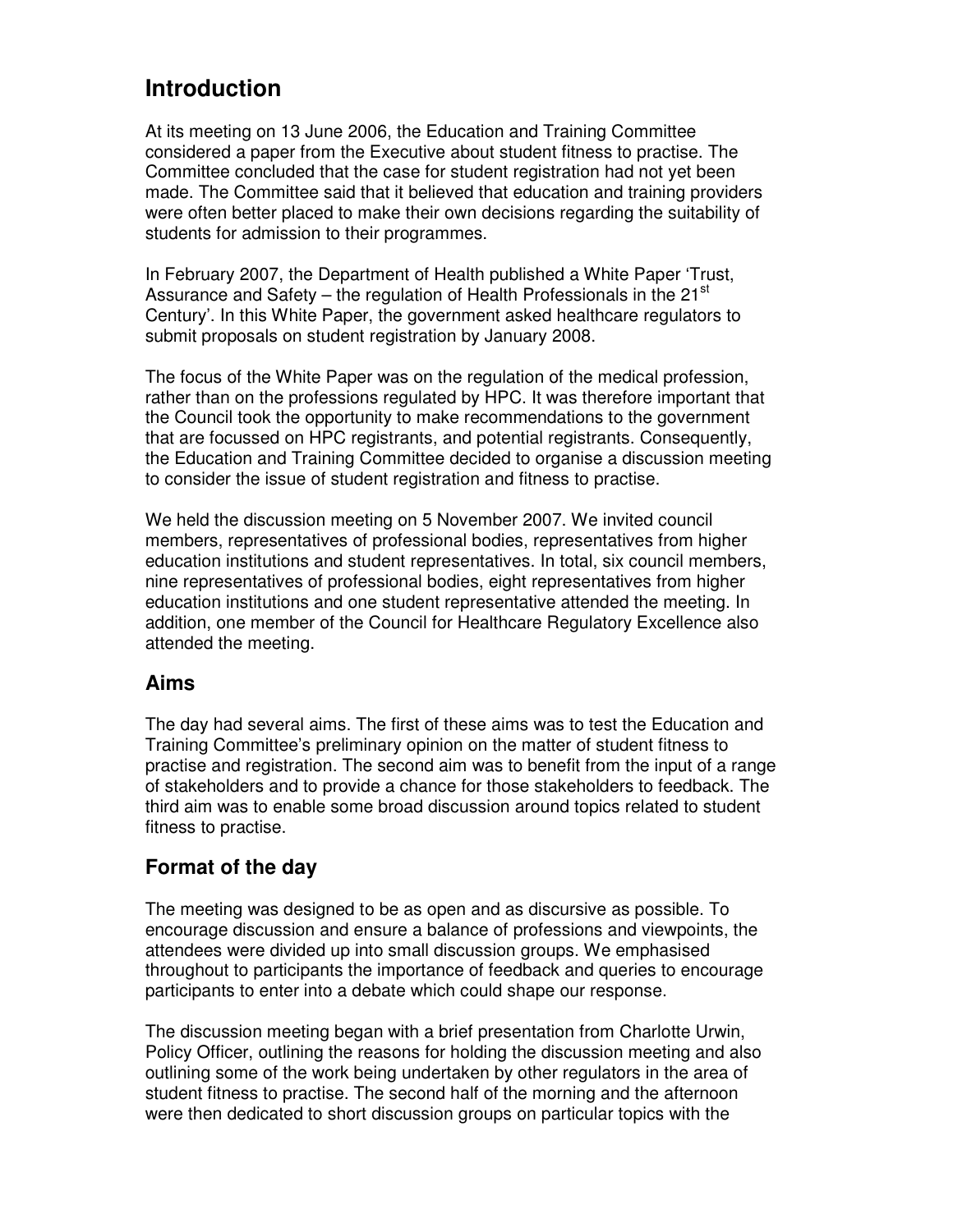opportunity for groups to feedback on their discussion. The full agenda for the meeting is appended to this report.

The groups discussed the following topics:

- The level of risk presented by students to service users and whether there are any professions which present a particular risk.
- Whether student registration would be a proportionate response to the risks posed by students.
- The level of student understanding of regulation and professional responsibility.
- Education providers' current fitness to practise procedures.
- How education providers currently teach students about ethics.

For each topic, the groups were given several questions to facilitate the discussion to ensure that the topics were covered in sufficient detail.

### **Student fitness to practise procedures**

A number of Higher Education Institutions (HEIs) run student fitness to practise or fitness to learn procedures. These procedures are often run separately from student disciplinary procedures. The fitness to practise panels consider behaviour which might prevent a student from becoming registered but may not impact upon their ability to obtain an academic qualification.

## **Collecting feedback**

This feedback paper includes the questions raised and the discussions that were had during the day. One member of each group was encouraged to complete a 'discussion points' sheet. These sheets were then collected at the end of the day so that all the feedback could be incorporated.

The majority of the rest of this paper deals with the discussion points raised relating to each topic.

#### **Note**

The representatives of education institutions who attended this meeting were all staff who worked on programmes delivered by HEIs. The term HEI is used throughout this document. However, it should be noted that not all courses approved by HPC are delivered by HEIs.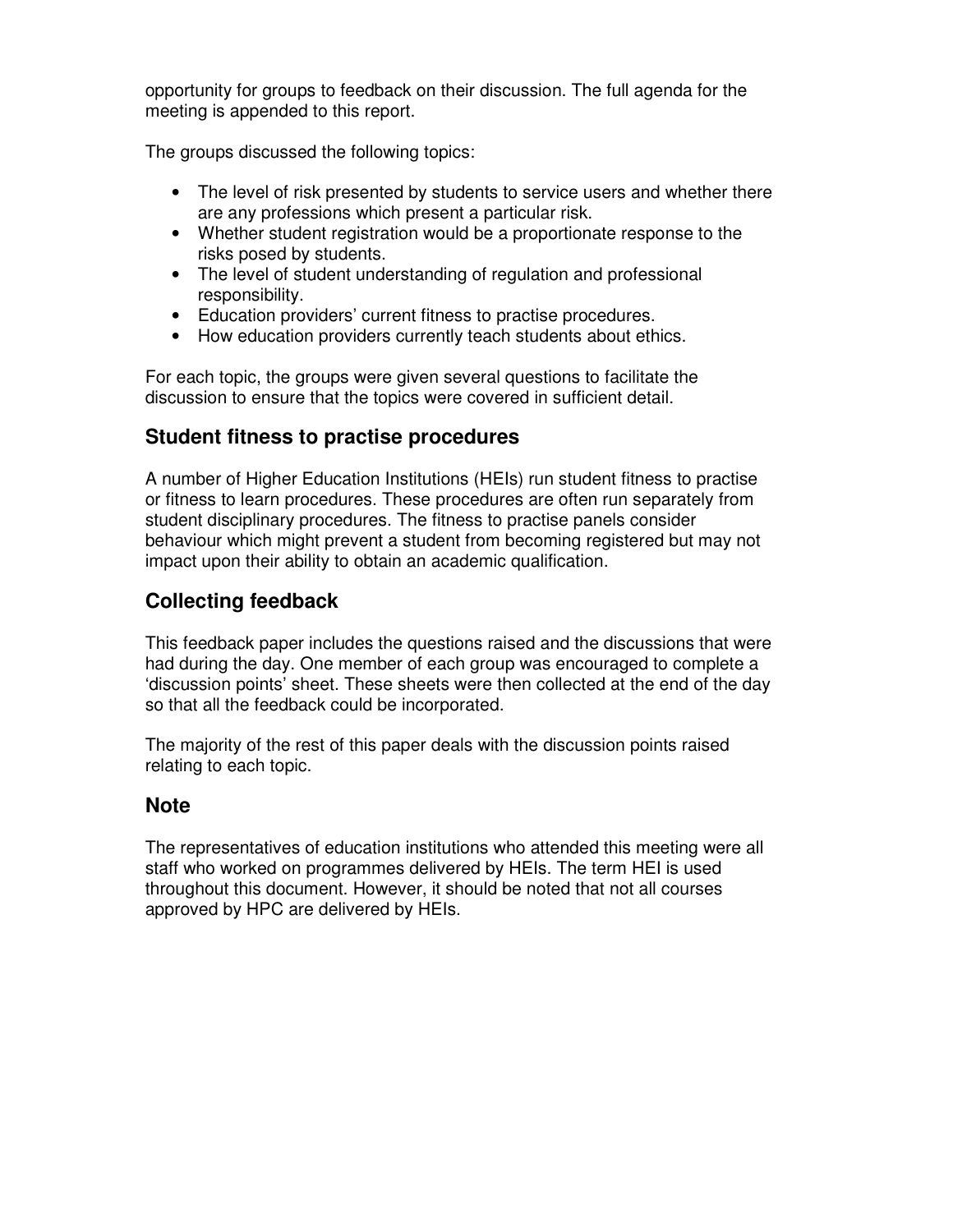# **Level of risk**

-

The White Paper asked that the regulator's responses should be based upon the level of risk 'presented to patients by trainees and students'<sup>1</sup>. The discussion groups therefore first considered the level of risk posed by students so that this consideration could then inform their discussion of the other points.

The discussion groups were asked the following questions:

- What risks do students pose to service users?
- How serious is the level of risk they pose? Is there uniformity in the level of risk or does it vary depending on the environment in which they are placed (e.g. practice placements)?
- Does the level of risk posed by students vary across the professions?
- Do you have any examples of when service users have been harmed by the actions of students?

The groups identified a number of potential risks that students might pose to service users. These included risks of infection, breaches of professional boundaries, behaviour which was unprofessional or financial exploitation. One group suggested that the way of identifying and managing the risks students may pose is by looking at the immediate risk of harm that students might pose and considering the long term way of managing the risk and its impact.

All the groups argued that any risks that students might pose to service users vary depending upon the profession. One group cited the example of biomedical scientists who do not work directly with patients and therefore may pose different risks to service users. The risks also varied depending upon the circumstances in which the individual registrant was studying, for example if an individual was undertaking a practice placement.

All of the discussion groups concluded that students posed potential risks to service users whilst undertaking practice placements. However, any risks posed could be minimised through effective supervision and mentoring. Confident supervision allows students to learn and make mistakes within a carefully monitored environment. All discussion groups emphasised that ineffective or variable supervision could potentially increase the risk posed by students. One group raised the issue of students undertaking practice placements when their practice placement educators are not registrants.

Several groups stated that the level of risk students may pose will also change as the nature of practice changes. The increasing emphasis on community based services and community based practice places students in different environments and the level of risk posed may change as a result. In addition, it is also important

<sup>&</sup>lt;sup>1</sup> Department of Health, Trust, Assurance and Safety – The Regulation of Health Professionals in the 21<sup>st</sup> Century

http://www.dh.gov.uk/en/Publicationsandstatistics/Publications/PublicationsPolicyAndGuidance/D H\_065946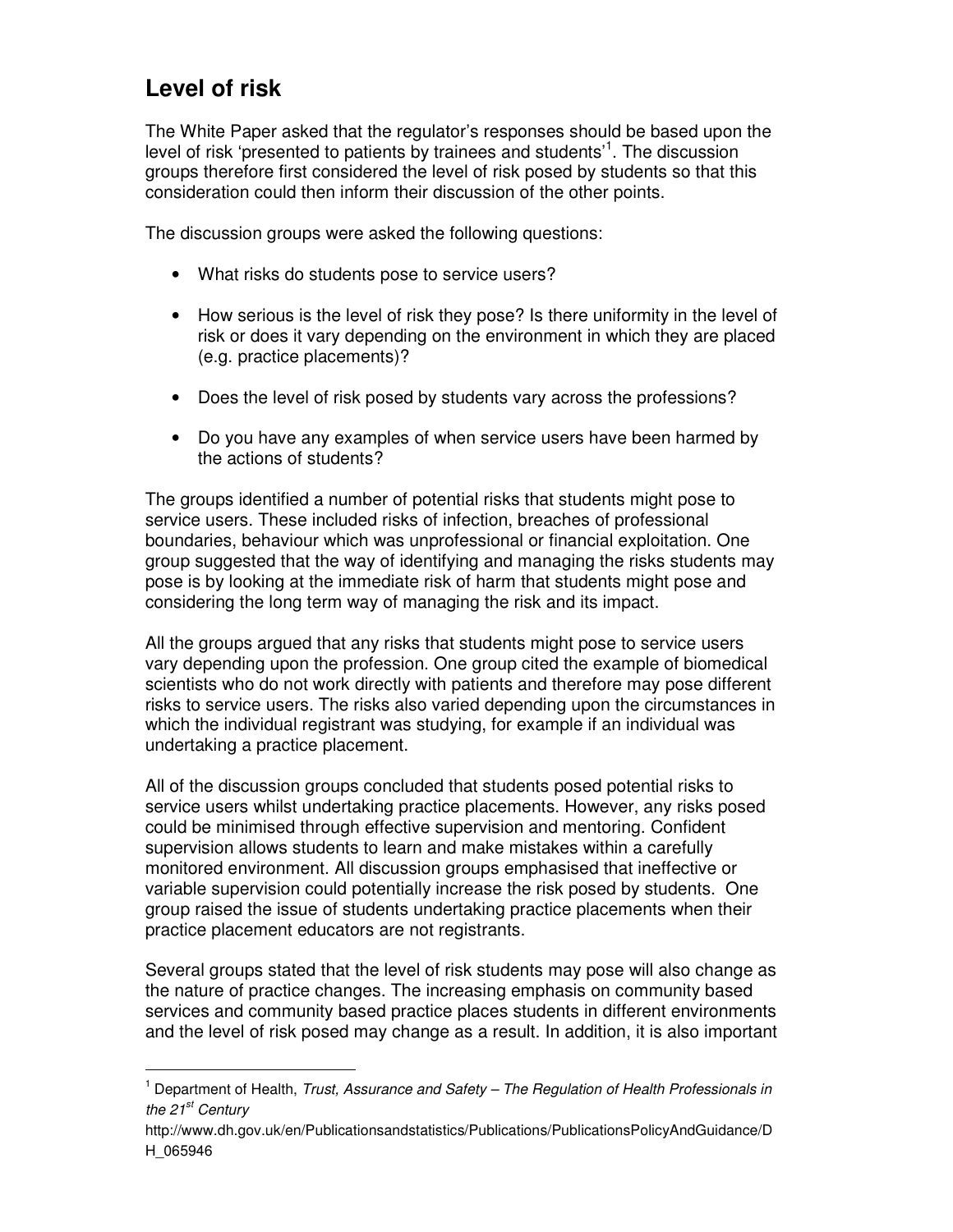to consider the risks that students might pose to service users they interact with in the future.

One group questioned whether there was a difference in how the risks students may pose to service users are perceived between HEIs and practice placement providers. For example, HEIs might view drugs misuse differently to practice placement providers. In addition, there may not always be effective communication between the HEI and the practice placement provider. In these circumstances, if information is not provided by the HEI then students may not receive the support or monitoring they need.

Several groups provided examples of occasions when service users had been harmed by the actions of students. In each case, there had been a failure in the supervision of the student involved. This highlighted the importance of good supervision and also the significant responsibility put on practice placement educators to ensure that the students are effectively supervised.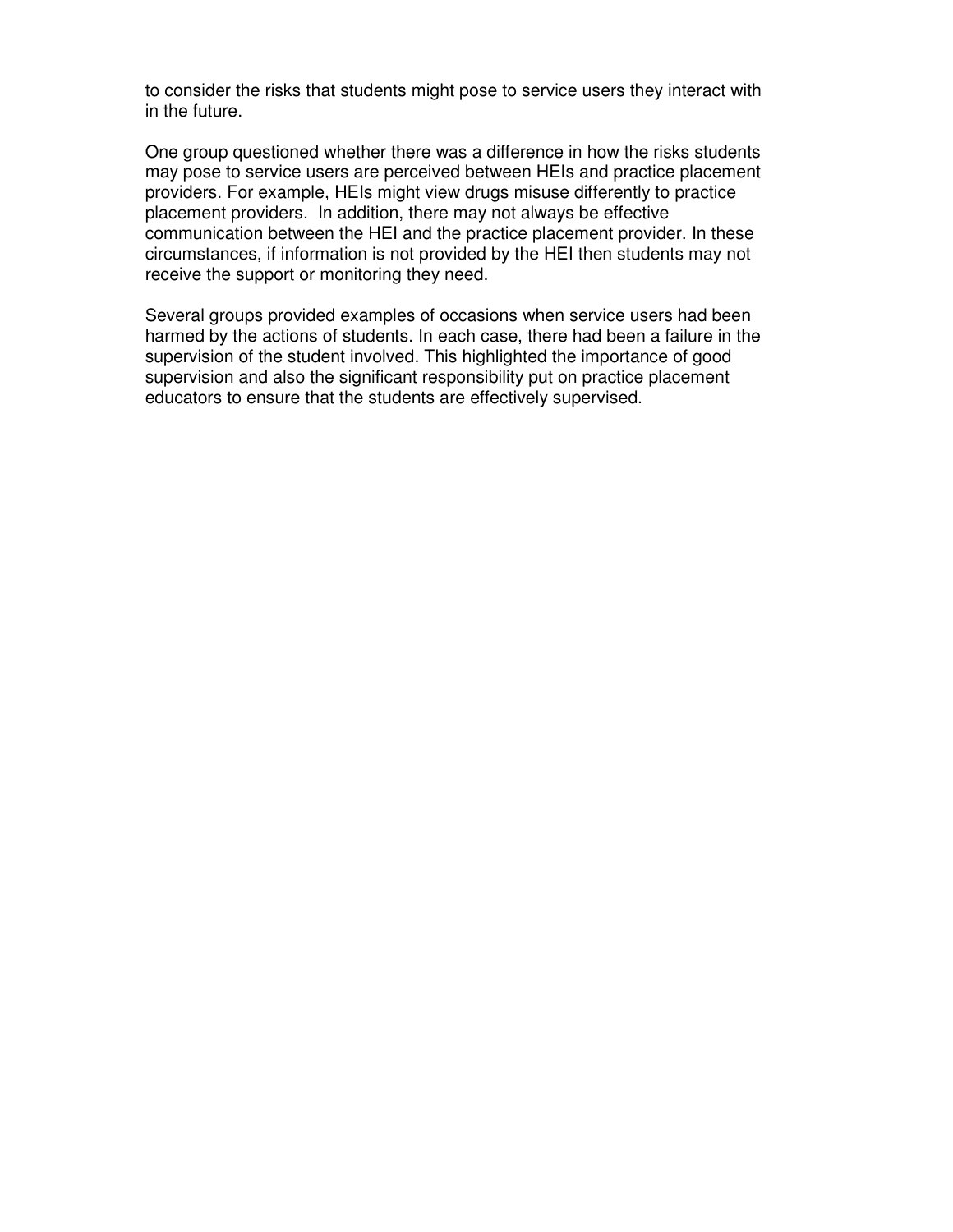# **Student registration and understanding of regulation**

Having considered the level of risk students may pose to service users and the nature of those risks, the group then discussed student registration and students' understanding of professional regulation and responsibility.

The discussion groups were asked the following questions:

- Is the registration of students a proportionate response to the risks they pose? If yes/no then why?
- If HPC does not register students, what are the other ways in which the risks students pose can be mitigated?
- What is the level of understanding amongst students about professional regulation and responsibility?
- How are students taught about professional regulation and responsibility?

All the groups concluded that they did not believe that the registration of students posed a proportionate response to the risks they may pose to service users. The risks that students may pose are minimised so long as there is effective supervision and mentoring in place. One group said that registering students might lead to a decline in the quality of supervision offered as practice placement educators might rely on registration and fitness to practise processes instead to manage fitness to practise issues. Instead, supervision of students should be seen as a continuum of responsibility so that students remained supervised effectively throughout their practice placement.

One group asked whether the registration of students might offer benefits to students and that these benefits would have to be considered against the cost of registering them. One individual did suggest that there was a case for the regulation of students if it standardised decision making between HEIs.

The discussion groups questioned whether it is possible to remove all of the risks that students may pose. Instead, the focus should be on trying to minimise risk. Each discussion group suggested that there were alternative ways in which the risks that students pose could be minimised. Suggestions included:

- A code of conduct for students separate from the Standards of Conduct, Performance and Ethics.
- A code of practice for students and practice placement educators.
- A contract of professional behaviour between the HEI and the student.
- Guidance for student fitness to practise panels from HPC on objectivity and the make-up of panels.
- Guidance for students on professional behaviour and fitness to practise similar to the GMC guidance<sup>2</sup>.
- Guidance from HPC for practice placement educators.

-

<sup>&</sup>lt;sup>2</sup> The GMC guidance was published in 2007 and can be downloaded from: http://www.gmcuk.org/education/undergraduate/undergraduate\_policy/professional\_behaviour.asp. The guidance sets out the professional behaviour expected of students, areas of misconduct and the sanctions available and the key elements in student fitness to practise arrangements.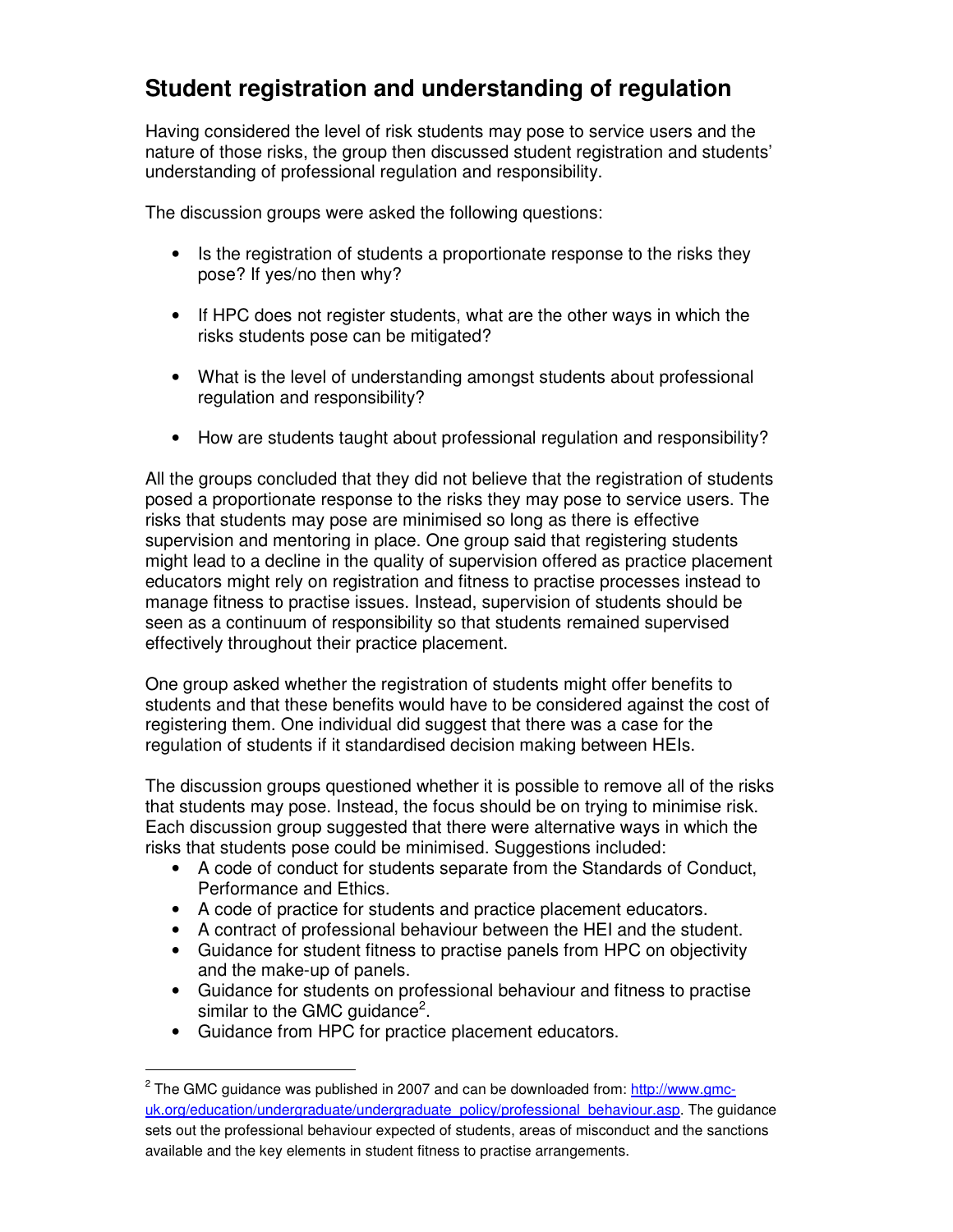- HPC accredited training programmes for practice placement educators.
- Creation of a confidential database of students undertaking programmes approved by HPC.
- Improved communication between HEIs and practice placement providers so that issues can be highlighted quickly.
- A system of encouraging feedback from practice placement providers on a student's behaviour during the placement.
- Adding a standard to the SETs stating that HEIs should have student fitness to practise panels.
- Adding a standard to the SETs about supervision in practice placements.
- Linking an individual's CPD to their status as practice placement educators.
- Ensuring that students have access to a suitably qualified registrant even when on a practice placement.

Alongside the suggestions listed above, one group stressed the importance of good selection procedures within HEIs to ensure that only suitable applicants were offered a place on the programme.

The discussion groups stated that they believed that most students had some understanding of professional regulation and responsibility, perhaps more than some registrants. However, the level of understanding does depend on the individual student and therefore the groups were unable to assess this level of understanding beyond their individual knowledge.

Several groups said that teaching of students about professional regulation and responsibility varied depending upon the HEI. The discussion groups agreed that teaching about professional regulation and responsibility is far more imbedded into teaching modules than it once was. However, they raised a number of questions about the way in which students are taught about these concepts. One group asked whether there was consensus about what actually constitutes professional behaviour.

The discussion groups identified a number of ways in which students can be taught about professional regulation and responsibility. These included teaching by example or anecdotal references, formal lectures, individual projects and scenarios, group work and interactive learning. Several groups recognised the difficulty of assessing whether or not the teaching was effective for all students as often assessment is of an individual's insight into professional responsibility. One group suggested that in the current educational climate it is not always easy to find either the time or the resources to teach students about responsibility.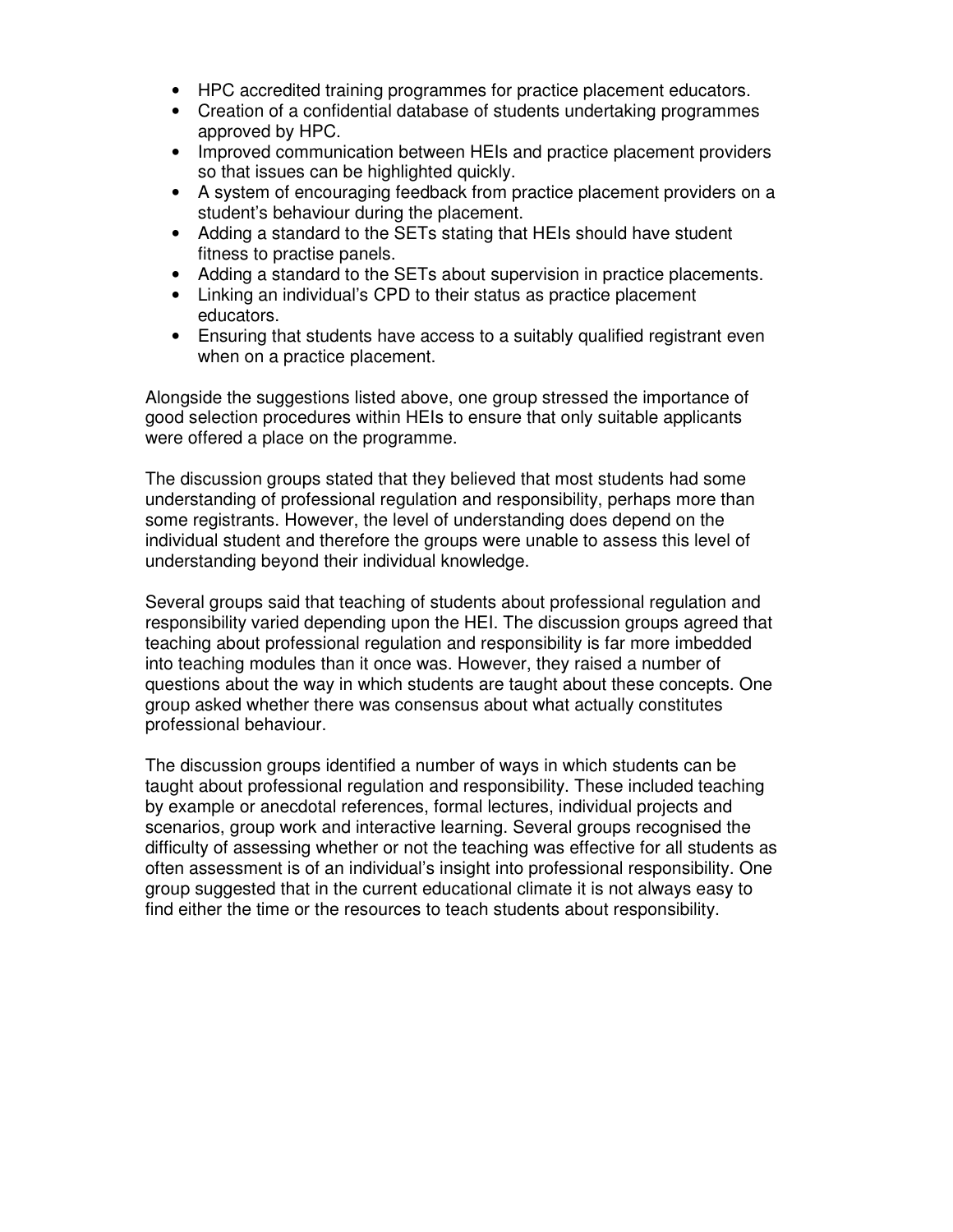### **Student fitness to practise procedures and teaching of ethics**

The discussion groups were asked the following questions:

- Do Higher Education Institutions have student fitness to practise procedures in place? If so, what is the format of these procedures?
- Do these procedures mitigate the risks posed by students? If not, are there ways in which these procedures could be improved?
- How are students taught about ethics?

The discussion groups said that, from their experience, most HEIs had fitness to practise procedures in place which dealt with more serious issues. In some circumstances the procedure did not deal specifically with fitness to practise but might look instead at professional disciplinary issues. However, a number of issues were raised about the fitness to practise procedures. One group questioned the effectiveness of student fitness to practise procedures when managing less serious issues. One institution identified 'causes of concern', for example low level behavioural issues, which can then be considered in light of fitness to practise processes. However, it was recognised that this process for managing less serious issues may not be used everywhere. Another group suggested that there was a tension between managing professional issues and attrition rates within a HEI. This group suggested that increasing attrition rates on some courses might warrant further investigation.

As with the previous discussion, it was suggested that the risks may pose cannot be mitigated but instead can only be minimised. Several groups concluded that where procedures exist and work effectively then the procedures do protect service users and future service users by removing some individuals from programmes. In addition, where effective fitness to practise procedures exist, then the emphasis is more on teaching professional values rather than minimising risks. Two groups asked whether the approvals and monitoring processes should require more specific evidence of whether a HEI has fitness to practise procedures.

A number of groups recognised the specific challenges posed by health issues and particularly mental health issues. They acknowledged the importance of the Disability Discrimination Act and its impact on fitness to practise processes.

The methods used to teach students about ethics are similar to those used to teach students about professional regulation and responsibility. One group said that nearly all educational programmes incorporate a section on ethics but this is often linked to teaching on inter-professional working, which can dilute the effect of the teaching.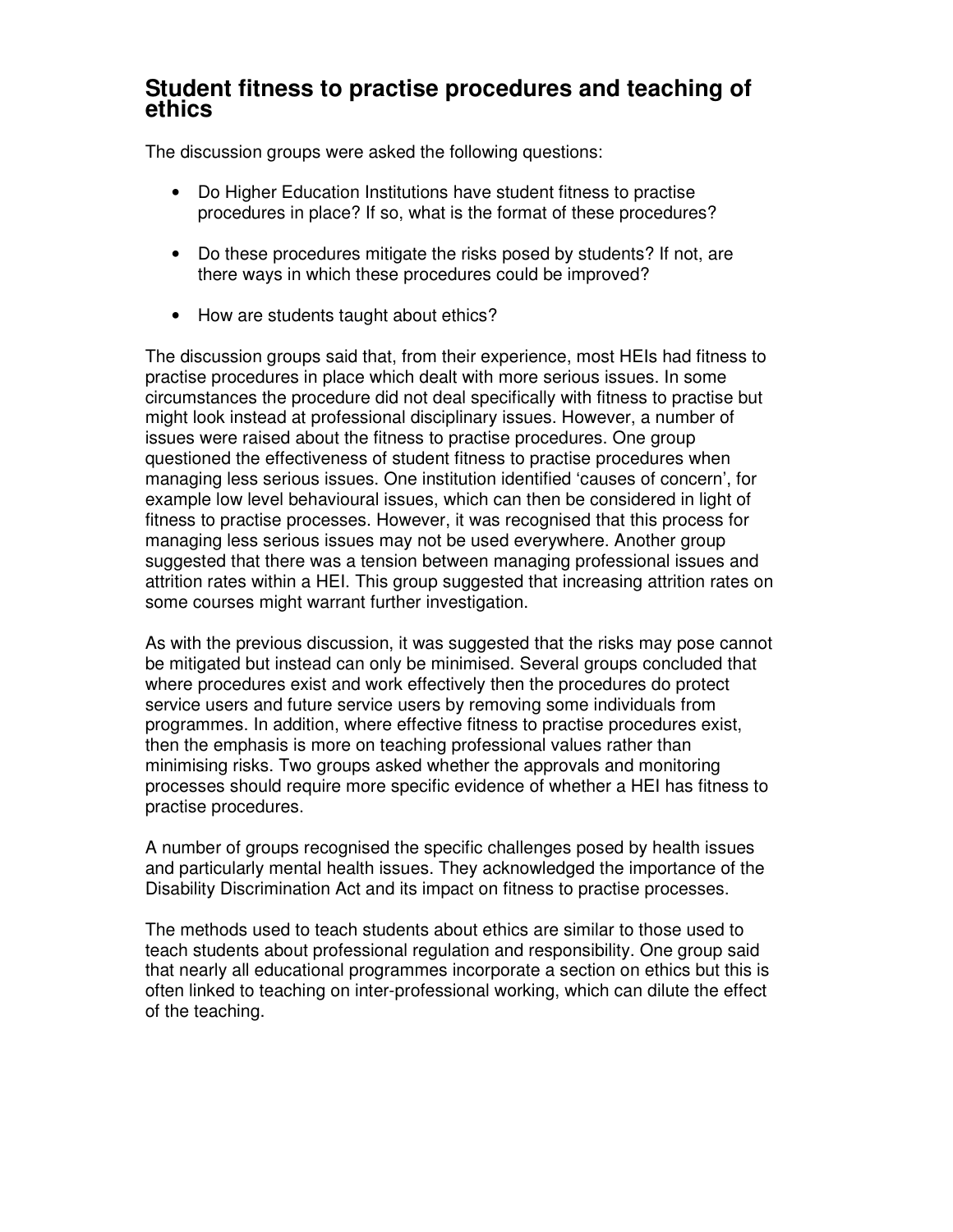# **Conclusion**

The discussion meeting had a number of aims including benefiting from the input of a range of stakeholders and enabling broad discussion around topics related to student fitness to practise. A number of points can be drawn from the discussions held which can be used to shape our response to the Department of Health. In particular, the discussion of other ways of improving student fitness to practise can be used as the basis of the proposals we submit.

## **Acknowledgements**

We are very grateful to all those who attended the discussion meeting and participated so positively in the tasks and provided us with their feedback. Without their assistance, this extremely helpful and useful meeting could not have taken place.

Eileen Thornton Chair of Education and Training Committee

Charlotte Urwin Policy Officer, Policy and Standards Department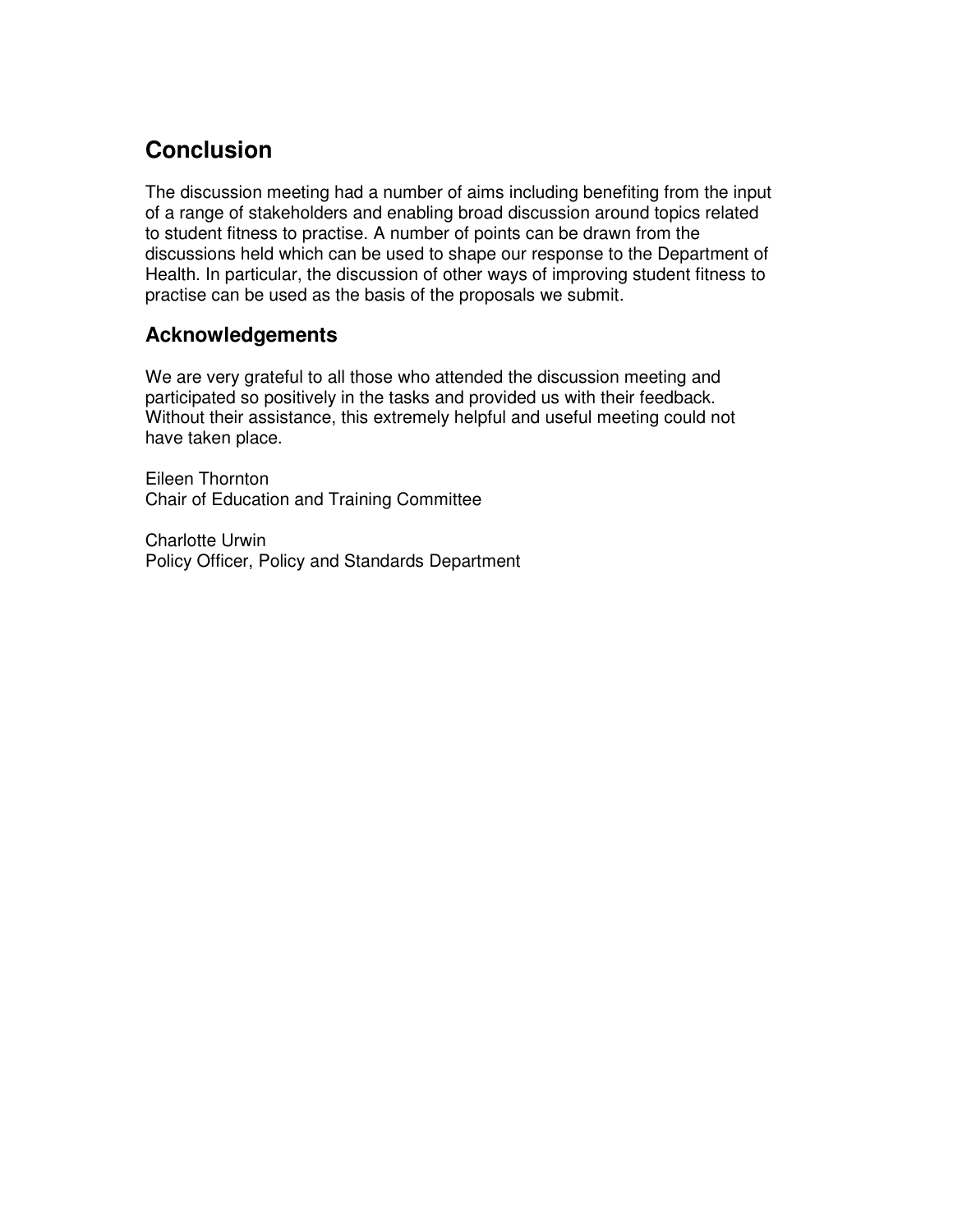# **Appendix 1: Discussion meeting agenda**

The Oval Conference Centre, The Oval Cricket Ground, Kennington, SE1 5SS

Agenda

| 10.00 | Registration, coffee and tea                                                                         |
|-------|------------------------------------------------------------------------------------------------------|
| 10.30 | Welcome from Eileen Thornton, Chair of the Education and<br><b>Training Committee</b>                |
| 10.40 | Presentation from Charlotte Urwin, Policy Officer                                                    |
| 11.00 | Small group discussion – levels of risk                                                              |
| 11.45 | Reporting back                                                                                       |
| 12.15 | Small group discussion – student registration and understanding of<br>regulation                     |
| 12.45 | Reporting back                                                                                       |
| 13.15 | Lunch                                                                                                |
| 14.00 | Small group discussion – current student fitness to practise<br>procedures and teaching about ethics |
| 14.45 | Reporting back                                                                                       |
| 15.30 | Close of meeting                                                                                     |
|       |                                                                                                      |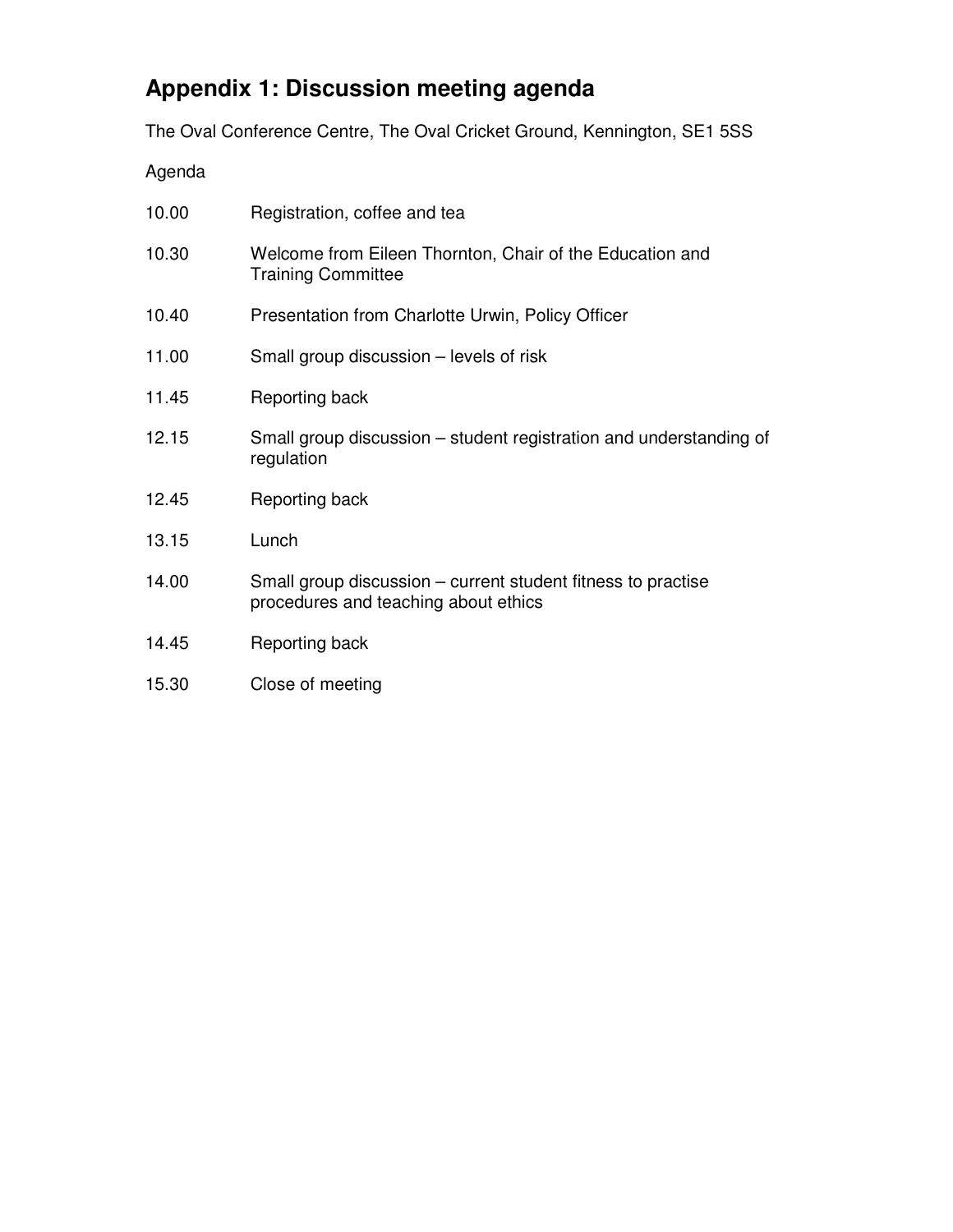#### Appendix 2 **Student fitness to practise meeting – taking the work forwards**

This paper considers the outcome of the discussion meeting held on 5 November 2007 looking at student fitness to practise. This paper identifies work that can be taken forwards from the meeting.

#### **Discussion topics**

-

The groups discussed the following topics:

- The level of risk presented by students to service users and whether there are any professions which present a particular risk.
- Whether student registration is a proportionate response to the risks posed by students.
- The level of student understanding of regulation and professional responsibility.
- Education providers' current fitness to practise procedures.
- How education providers currently teach students about ethics.

For each topic, the groups were given several questions to facilitate the discussion to ensure that the topics were covered in sufficient detail.

These discussions should be considered in the context of HPC's approvals and monitoring process. Programmes visited as part of the approvals process are assessed against the Standards of Education and Training (SETs) and 'conditions' may be set by HPC's visitors. The SETs are the standards that educational programmes must meet before a programme can be approved by us. A programme which meets the SETs will allow someone who successfully completes the programme to meet the Standards of Proficiency. Under the SETs the education provider is responsible for the practice placements they arrange for their students.

## **Suggestions from the discussion groups**

Each discussion group provided a number of ideas which could be used to help to minimise any risks posed by students. These suggestions are outlined below, along with accompanying comments on existing standards or related work where appropriate and suggested work for the future.

- 1. A code of conduct for students separate from the Standards of Conduct, Performance and Ethics.
- 2. A code of practice for students and practice placement educators.
- 3. Guidance for students on professional behaviour and fitness to practise similar to the GMC guidance<sup>3</sup>.

 $^3$  The GMC guidance was published in 2007 and can be downloaded from: http://www.gmcuk.org/education/undergraduate/undergraduate\_policy/professional\_behaviour.asp. The guidance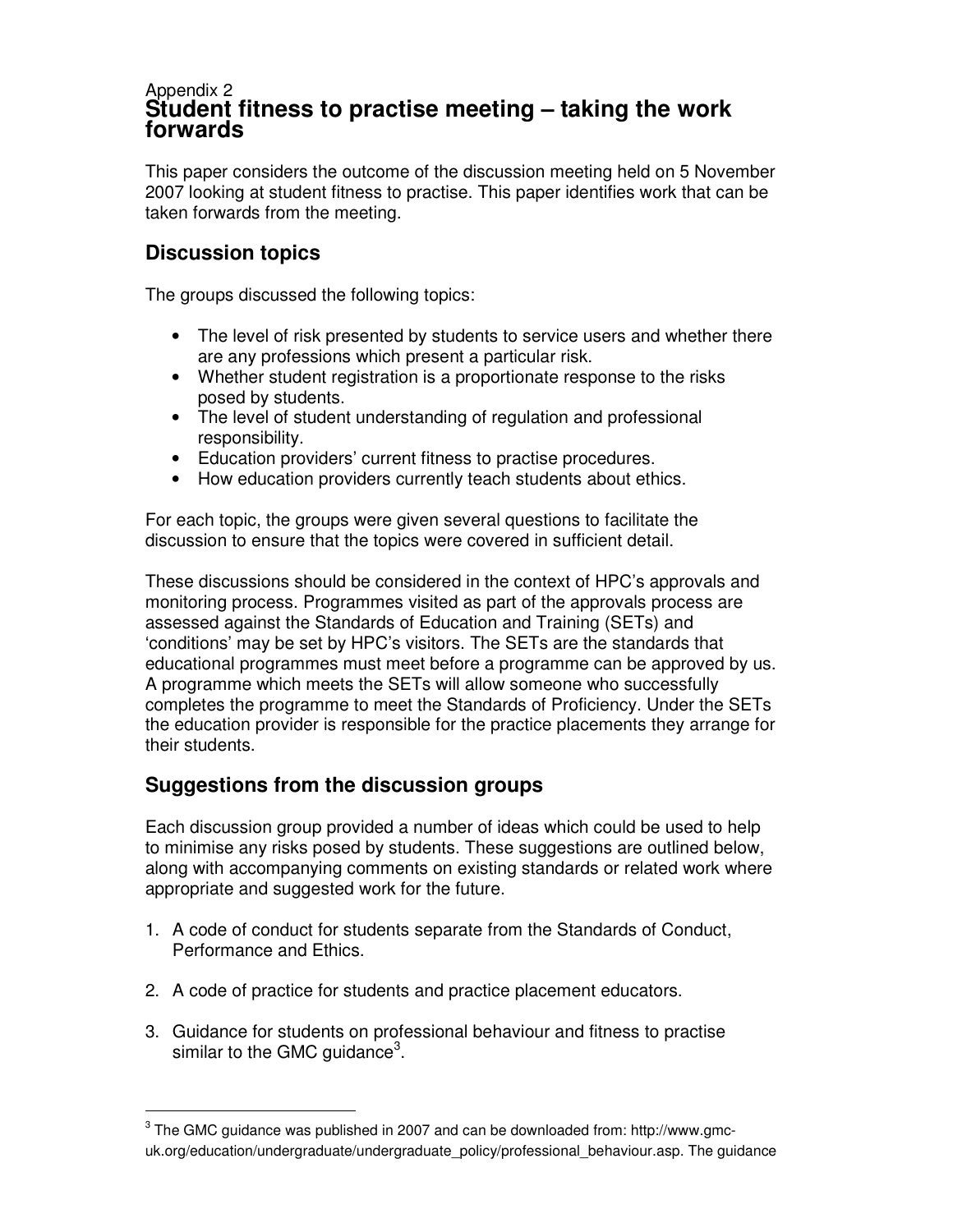4. Guidance for practice placement educators from HPC.

Under the Health Professions Order 2001, the principal functions of the Council are to establish standards of education, training, conduct and performance and ensure the maintenance of those standards (Article 15.1 (a)). $4$  The Standards of Conduct, Performance and Ethics (SCPE) explain our expectations of the health professionals we register, in terms of their professional behaviour. We expect those who are applying to join our register to keep to those standards. When applicants complete an application form to join the Register they sign a declaration stating that they have read, understood and will comply with the HPC's standards of conduct, performance and ethics.

We are currently undertaking a review of the SETs. As part of this review process, we have established a professional liaison group (PLG) to reassess the SETs and ensure that they remain fit for purpose. At their meeting on 13 September, the PLG discussed whether the SETs should incorporate a standard which requires education providers to incorporate the SCPE into the curriculum of their programme.

We believe that drafting a code of conduct for students or producing guidance for students on professional behaviour which is separate from the SCPE could potentially confuse both students and registrants. As HPC does not regulate students, it would be impossible for HPC to enforce a code of conduct or code of practice for students.

The Executive recommends that it continues to support the work of the PLG as part of the SETs review but that no further action is taken.

5. A contract of professional behaviour between the education provider and the student.

We understand that some education providers already require students to sign a contract of professional behaviour. We believe that these contracts can help to play an important role in emphasising the importance of professional behaviour to students. However, we believe that the decision as to whether the contracts are implemented by the HEI is one that is best taken locally.

The Executive recommends that no further action is taken as we believe that the decision to create a contract of professional behaviour is best taken at a local level.

6. Guidance for student fitness to practise panels from HPC on objectivity and the make-up of panels.

We recognise that some student fitness to practise panels would welcome guidance from HPC on objectivity and the make-up of panels. However, we

-

sets out the professional behaviour expected of students, areas of misconduct and the sanctions available and the key elements in student fitness to practise arrangements.

<sup>4</sup> The Health Professions Order 2001, http://www.hpc-

uk.org/publications/ruleslegislation/index.asp?id=54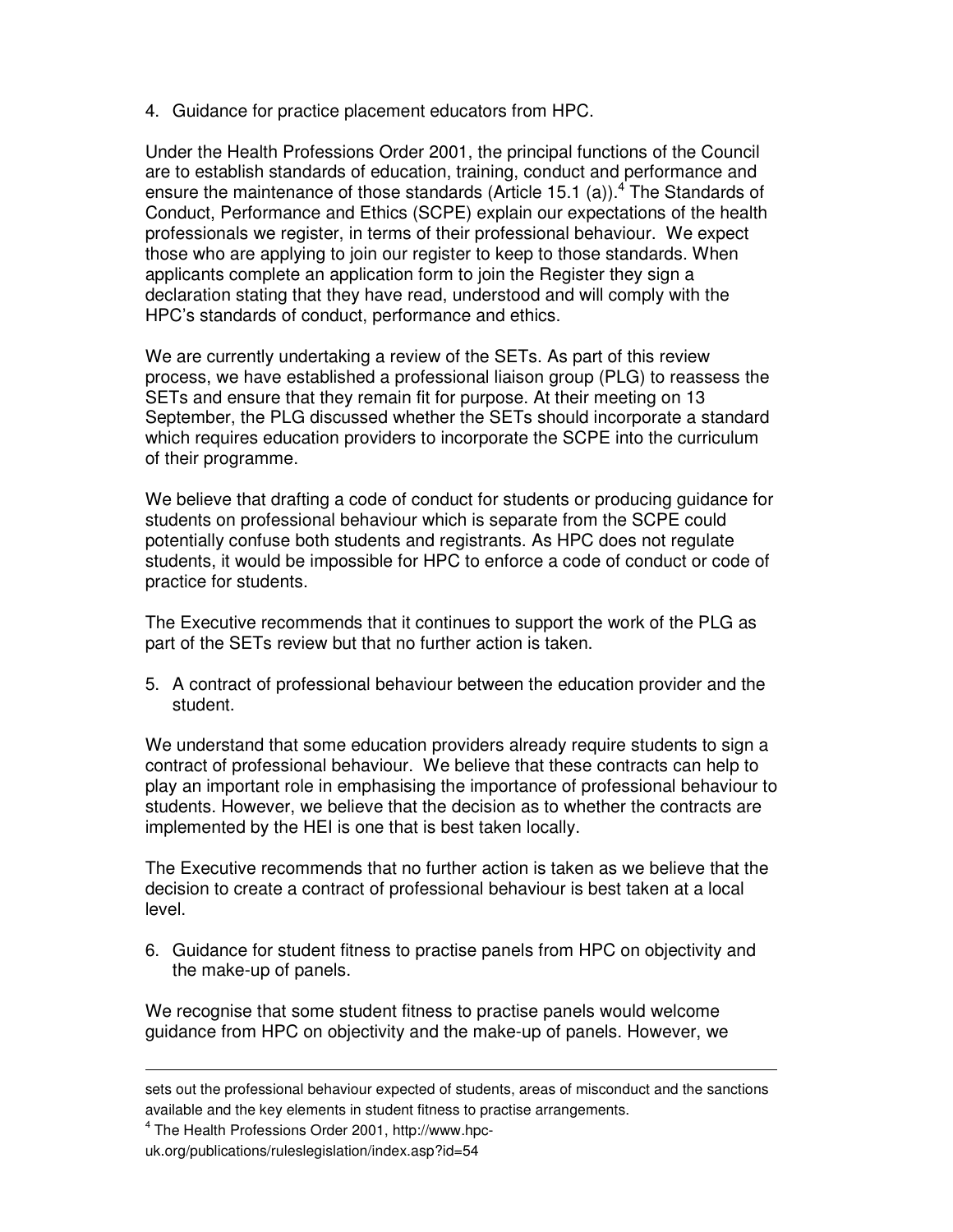believe that these decisions, especially ones relating to how the panel is constituted, are best taken locally, taking into consideration the local resources and circumstances.

At its meeting on 12 June 2007, the Education and Training Committee considered a paper from the Executive outlining proposals for a review of the health and character process. As part of this review, we intend to produce guidance for education providers on students with criminal convictions. This guidance is designed to assist education providers who contact us for advice when dealing with students with criminal convictions.

The Executive recommends that guidance on fitness to practise panels is not produced but that we continue the review of the health and character process.

7. HPC accredited training programmes for practice placement educators.

SET 5.8.3 currently states that practice placement educators should 'undertake appropriate practice placement educator training'. The establishment of HPC accredited training programmes for practice placement educators would require the creation of standards to assess those programmes against and would also require a significant investment of resources.

Some professional bodies currently accredit training programmes for practice placement educators or offer guidance on mentorship. We believe that this work can be of value to education providers and practice placement educators by providing education, support and sharing good practice. It is important that HPC does not duplicate the work of the professional bodies in this area.

The Executive recommends that HPC continues to work alongside the professional bodies as necessary to support their work on accredited training programmes for practice placement educators.

8. Adding a standard to the SETs about supervision in practice placements.

A number of existing standards within the SETs incorporate supervision in practice placements. Standard 5.8 in the existing SETs specifically relates to practice placement educators. This states that, unless other arrangements are agreed, practice placement educators:

5.8.1 must have relevant qualifications and experience;

- 5.8.2 must be appropriately registered; and
- 5.8.3 undertake appropriate practice placement educator training.

Standard 5.4 states that supervision, alongside learning and teaching, must be designed to encourage safe and effective practice, independent learning and professional conduct.

The Executive recommends that no additional standards be added to the SETs about supervision in practice placements.

9. Creation of a confidential database of students undertaking programmes approved by HPC as a way of tracking students moving between programmes.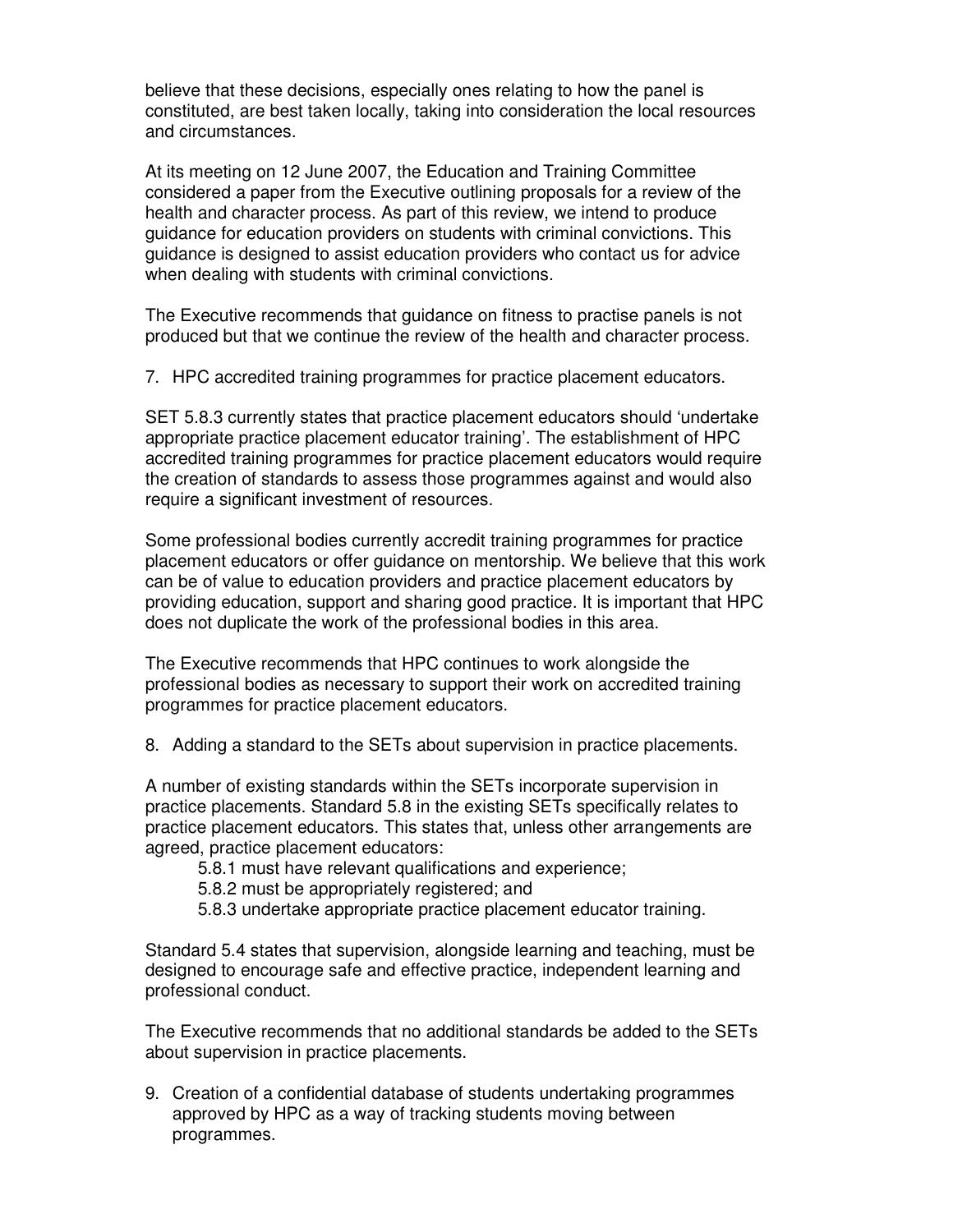We believe that creating a database of students undertaking programmes approved by HPC would require the collation of the same information that would be collected if students were registered. The collection of this information would require resources and a willingness amongst education providers to share information. We believe that there is insufficient evidence of students with fitness to practise issues moving between programmes to make the creation of such a database necessary. In addition, it is unclear how information gathered from this database which indicated that an individual was moving between courses could be used.

The Executive recommends that no further action is taken.

10. Improved communication between HEIs and practice placement providers so that issues can be highlighted quickly.

Standard 5.9 of the SETs states that there must be 'collaboration' between the education provider and practice placement providers. This standard encourages effective communication between the education provider and practice placement provider. This is supported by standards 5.10 and 5.11 which state that education providers and practice placement providers must ensure that necessary information is supplied to the other party.

The Executive recommends that no further action is taken as the SETs already require good communication between practice placement providers and HEIs.

11. A system of encouraging feedback from practice placement educators on a student's behaviour during the placement.

Standard 6.6 of the SETs states that: 'professional aspects of practice must be integral to the assessment procedures in … the practice placement'. Professional aspects of practice could include elements such as a student's behaviour during the practice placement. Therefore, this standard incorporates a system of encouraging feedback from placement providers.

The Executive recommends that no further action is taken as practice placement educators are already encouraged to include feedback on a student's behaviour during the placement.

12. Adding a standard to the SETs stating that HEIs should have student fitness to practise panels.

We will submit a proposal to the professional liaision group asking them to consider whether a standard should be added to the SETs about fitness to practise panels. We recognise that this requirement may potentially pose difficulties for some education providers and will ask the PLG to explore this issue, including considering the implications of making this requirement.

The Executive recommends that this is something the PLG will wish to explore. In addition, the Education and Training Committee may wish to consider whether they should produce a position statement on this issue. For example, ETC may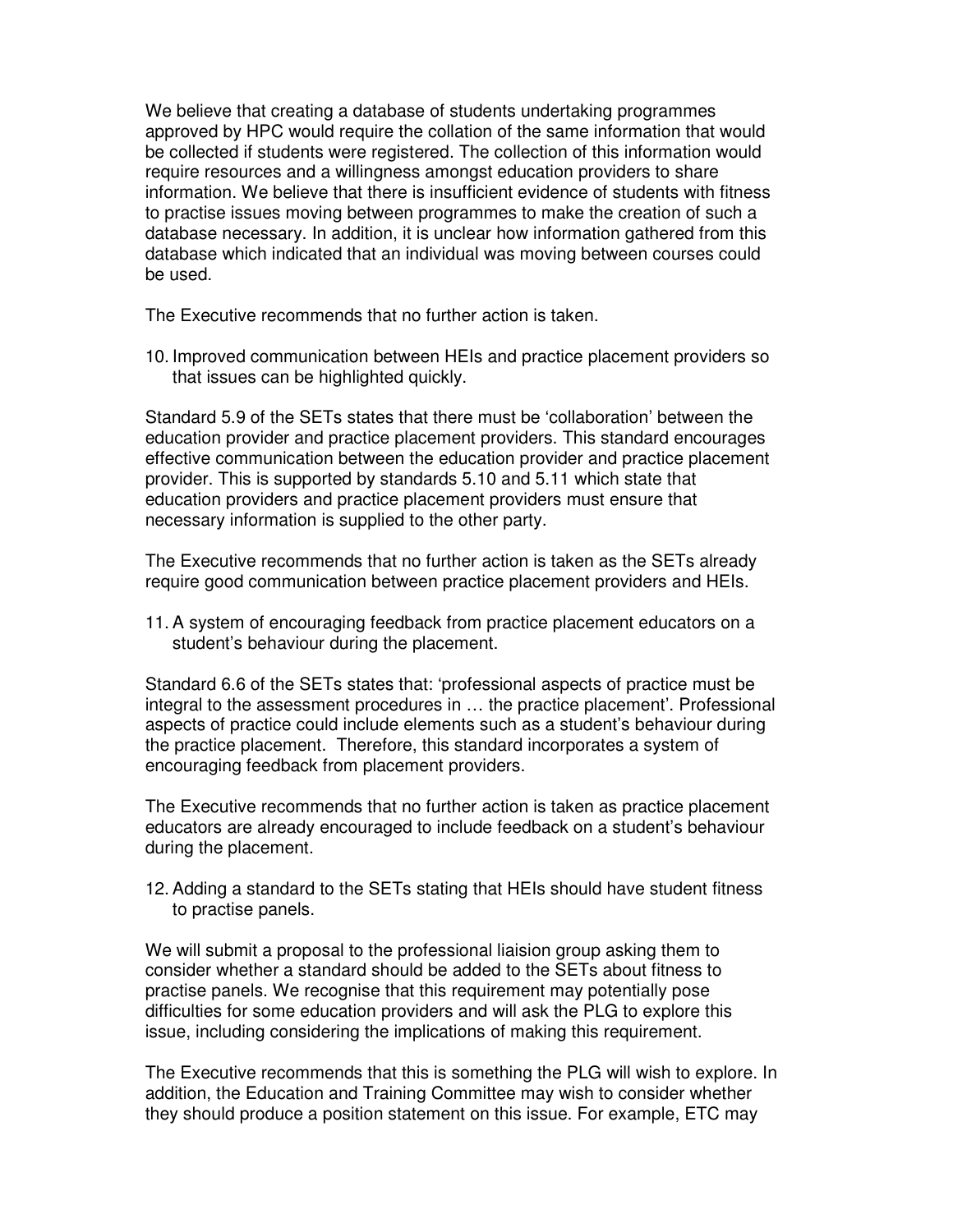wish to require that HEIs have student fitness to practise procedures in place in the future.

13. Linking an individual's CPD to their status as a practice placement practice placement educators.

Standard 3.6 of the SETs states that education providers must have a programme for staff development in place to ensure continuing professional and research development. In addition, practice placement educators who are registered with HPC would be required under the CPD standards to demonstrate how their CPD is relevant to their practice. Standards 3 and 4 of the CPD standards state that an individual must seek to ensure that their CPD has contributed to the quality of their practice and service delivery and seek to ensure that their CPD benefits the service user. Therefore, if a registrant was working as a practice placement educator, then their CPD could be linked to this function.

The Executive recommends that no further action is taken as we do not currently make any specific requirements regarding the content of CPD for any other group of registrants. However, depending on the outcome of the CPD audits, the Council may wish to consider whether we want to make more specific CPD requirements in the future for all registrants and not just practice placement educators.

14. Ensuring that students have access to a suitably qualified registrant even when on a practice placement.

Standard 5.8.2 of the SETs states that practice placement educators must be appropriately registered unless other arrangements are agreed. The majority of students will, therefore, have access to a suitably qualified registrant when on practice placement. If students did not have access to a registrant when undertaking a practice placement, then we would request clear evidence that the practice placement educator was appropriately qualified and had the necessary training and experience.

This is supported by standard 3.10 which states that education providers should have a system of academic and pastoral student support in place. Therefore, those students who do not have access to a suitably qualified registrant whilst on practice placement will still have access to a system of academic and pastoral support.

The Executive recommends that no further action is taken as a number of the existing SETs ensure that students will have access to suitably qualified staff when on practice placement and will also have access to registrants as necessary.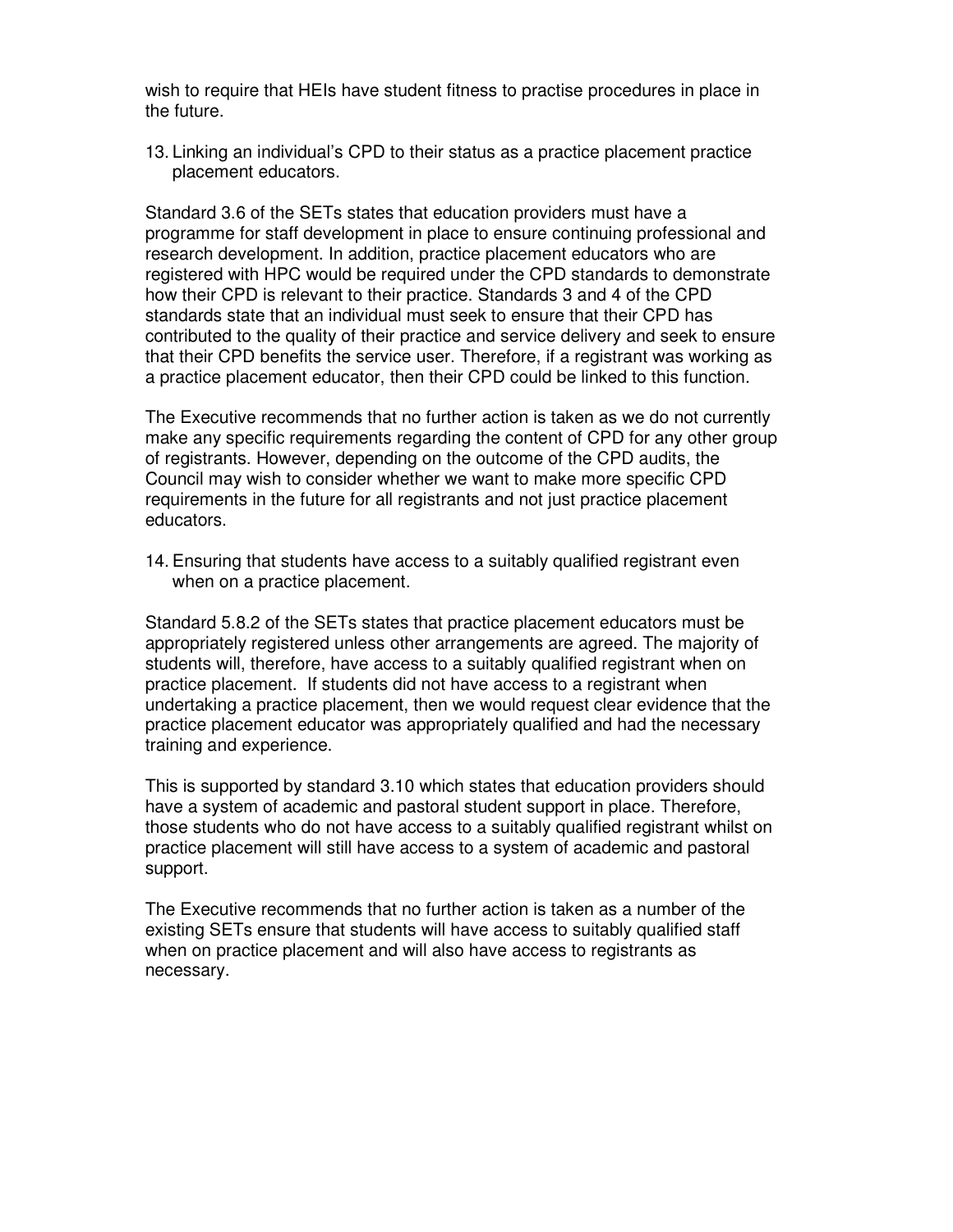#### Appendix 3 **HPC's response to the Department of Health on student registration**

The recent White Paper 'Trust, Assurance and Safety, the Regulation of Health Professionals in the 21<sup>st</sup> Century' asked healthcare regulators to respond to the Department of Health on the issue of student registration and whether closer relationships should be established between students and their future regulators. The paper said that:

'The Government believes that each regulator should consider this issue on the basis of the risk presented to patients by trainees and students in particular professions. The Department will ask the regulators to report back with proposals by January 2008.<sup>'5</sup>

Although the White Paper focused on student registration, our response to the department of health considers student registration within the broader context of student fitness to practise. Our response has been informed by discussion at two Education and Training Committees, and an additional separate discussion meeting on 5 November 2007 involving representatives of professional bodies, education providers and students.

The White Paper asked that our response be based on the risks that students or trainees pose to patients. Not all of the students studying courses approved by HPC interact with patients and they may not interact with patients once they are registered. In HPC publications, we use the term 'service users' as we recognise that a registrant's work and behaviour may impact on individuals who are not patients. 'Service users' can include colleagues, carers and clients. We will therefore use the phrase 'service users' rather than patients throughout this document.

#### **Student registration**

-

We believe that the case for student registration has yet to be made. Any risks that students may pose to service users are minimised through effective supervision and monitoring systems. The time and resources expended in registering students would not be proportionate to the risk posed and benefits gained. We believe that education and training providers are often better placed to make their own decisions regarding the suitability of students for admission to their programmes. In addition, the existing models of student registration could lead to duplication, with regulators making decisions about student registration, duplicating a decision already made by education and training providers on admission.

Proposal: The Council believes it is not necessary to establish a student register.

<sup>&</sup>lt;sup>5</sup> Department of Health, *Trust, Assurance and Safety – The Regulation of Health Professionals in* the 21<sup>st</sup> Century

http://www.dh.gov.uk/en/Publicationsandstatistics/Publications/PublicationsPolicyAndGuidance/D H\_065946.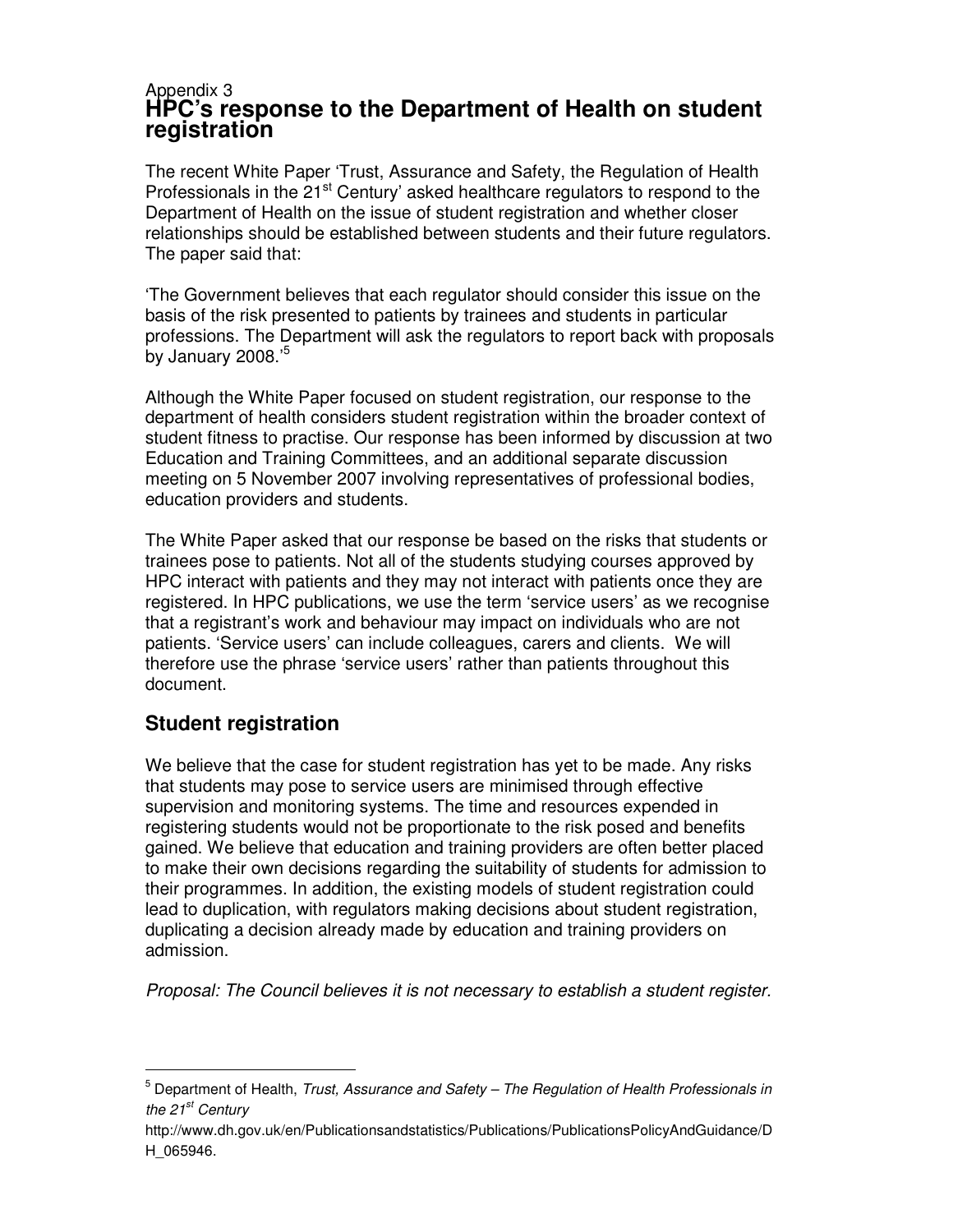The registration of medical students was recommended in the Chief Medical Officer's report 'Good doctors, safer patients'<sup>6</sup> as a way of allowing medical students to engage with and understand the importance of professional regulation. The registration of medical students was also recommended as a way of ensuring that performance, health and conduct problems were identified and addressed at an early stage. We believe that there are alternative mechanisms which can be used to achieve these aims which are more proportionate to the risks students may pose to service users. Our alternative proposals are outlined below.

# **Standards of Education and Training**

Our Standards of Education and Training (SETs) are the standards that educational programmes must meet before a programme can be approved by us. A programme which meets the SETs will allow someone who successfully completes the programme to meet the Standards of Proficiency. At present, the SETs require higher education institutions to request criminal conviction checks and ensure compliance with any health requirements as part of their selection and entry criteria. In addition, professional aspects of practice must be integral to the assessment procedures in both the education setting and practice placement.

We are currently undertaking a review of the SETs. As part of that review, we are considering a number of amendments which would strengthen the role of the SETs in supporting student fitness to practise. In particular, we are considering adding a standard that requires education providers to have student fitness to practise panels and another standard that explicitly requires education providers to incorporate the Standards of Conduct, Performance and Ethics within their programmes.

Proposal: As part of our review of the SETs, we will consider how they can be used to support and strengthen student fitness to practise.

## **Student fitness to practise**

One of the reasons given for registering medical students was that it would identify fitness to practise issues more quickly. We believe that this duplicates the fitness to practise (or fitness to learn) procedures that many education providers already have in place.

If UK graduates applying to join HPC's register indicate that they have been convicted or cautioned for an offence, have been placed under a practice restriction by their employer, have a health problem or concern, or have been disciplined by a professional body, regulator or employer, their application form is considered by a registration panel who will decide whether a person should be registered. Owing to the nature of the application procedure, there is not a direct link between completing an approved course and acceptance onto the register.

-

<sup>&</sup>lt;sup>6</sup> Department of Health, Good Doctors, Safer Patients

http://www.dh.gov.uk/en/Publicationsandstatistics/Publications/PublicationsPolicyAndGuidance/D H\_4137232